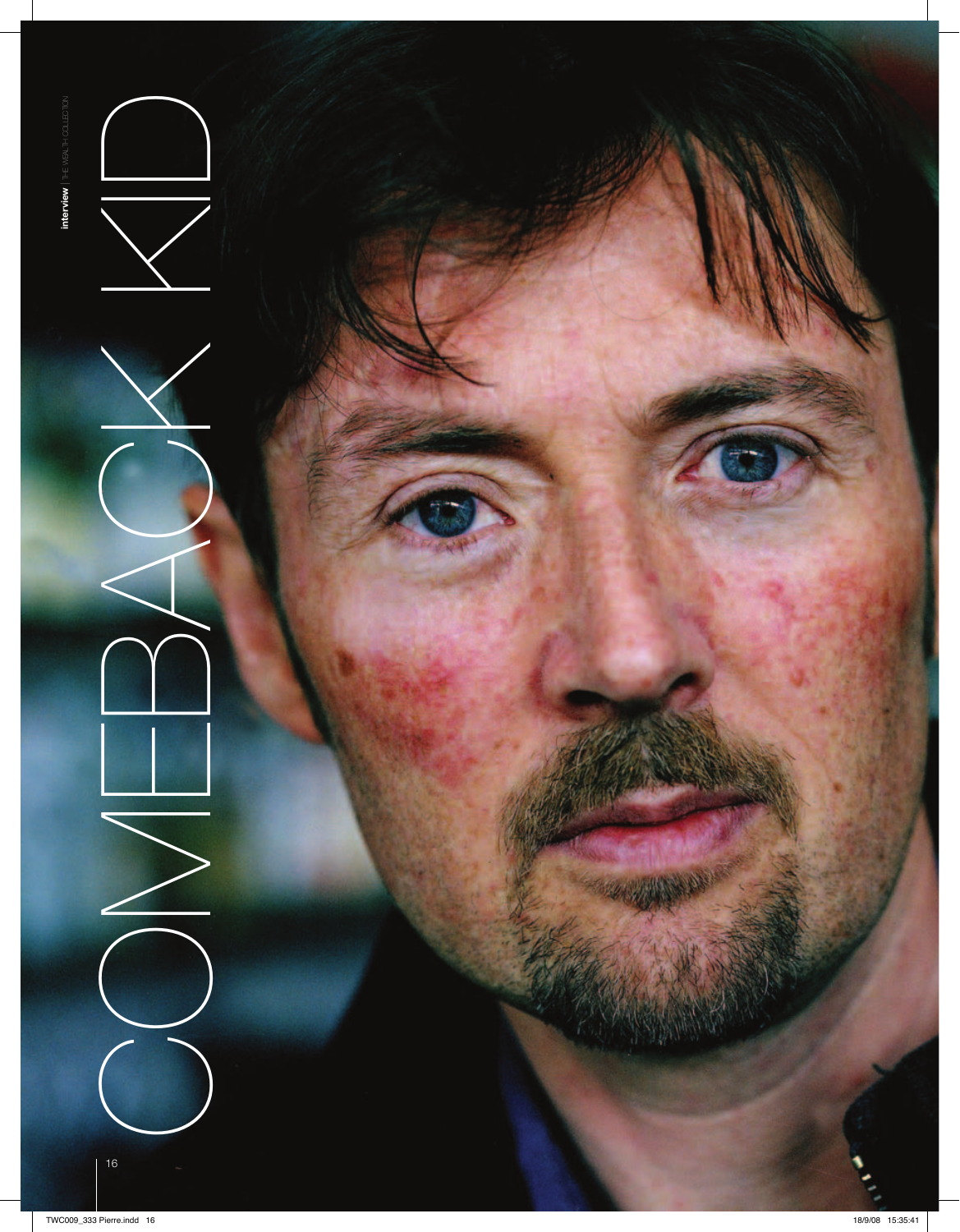Eamonn McCabe/Guardian News & Media Ltd 2007

Rebel author DBC Pierre is something of an enigma. Having enjoyed a reckless youth, his debut novel won the Booker Prize in 2003 and he has cleaned up his act. Christopher Kanal catches up with him, working on a third novel from his home in Ireland.

fter winning the Booker Prize for his first<br>novel *Vernon God Little*, DBC Pierre went<br>from hero to villain. Tm a recovering novel *Vernon God Little*, DBC Pierre went from hero to villain. 'I'm a recovering Booker winner now on the 12-step programme,' he says. 'It was a mad adventure and I would never, ever turn down mad adventures.'

It was in the weeks leading up to the 2003 Booker Prize that the author's past was revealed to an equally fascinated and outraged public, when the relative of an American artist who years earlier had been conned by Pierre in a property transaction, came forward. The morning after what should have been one of the greatest days of Pierre's life was spent facing media descriptions of him as a swindler. While he freely admitted his crimes, and gave most of his Booker Prize money straight back to the American artist, there remains something of the literary outlaw about him. Born Peter Warren Finlay in Reynella, Australia, in 1961, Pierre was a nickname given to him by childhood friends after a cartoon character. The DBC, standing for 'Dirty But Clean', came later, after he cleaned up his act.

Despite his colourful past, Pierre does not consider himself bad. 'I felt bad,' he says. For an ex-con, he is remarkably honest. 'I never felt that I was badly motivated. I always felt that a lot of my shit was not from ill will but from doing things wrongly, getting tangled up in the wrong way and not handling the things around me correctly. You borrow a tenner from this man, but you have to borrow from someone else to pay him. By the end of the chain you pay very heavily for that.'

Pierre always refused to bankrupt himself because he believed he could pay everyone back. 'There was a beautiful and very short honeymoon with the first novel,' he says looking back on the period when his life story was being picked apart by the press. Old demons were reanimated but finally and, in Pierre's mind benignly, purged. 'I couldn't have asked for a better way to have to re-face stuff from long before,' he reflects. 'It was a detoxification. You sit for years and fester and it becomes very dark and paranoid. It threw fresh air onto the whole of thing.'

Success gave Pierre not just the foundations for a new beginning, it also gave him a job. 'I really needed that,' he says. 'To keep me out of trouble because you have to be pretty solitary with it.' Despite redeeming himself in the public eye with a critically acclaimed book that has so far sold over 750,000 copies, and cleaning up his debts for the first time in his adult life, Pierre still feels guilty and carries with him a heavy moral burden. 'I don't agree with just drawing the line under things 100%.' He is talking from his country home in County Leitrim in north west Ireland, where he is currently working on his third novel.

## Little wonder

At times Pierre's novels seem like a milder version of his life, which would make for a story of its own. *Vernon God Little* is a satire of celebrityobsessed American society at the turn of the new millennium, a world of endless shopping malls, The Jerry Springer Show, guns and God. It is a provocative mixture of laughter and horror, set in a small-town Texas high school, where an unpopular student has gunned down 16 classmates and left his only friend Vernon to face the music.

Written in 1999, the novel was eerily prophetic and predated a spate of high school massacres that started with Columbine. It is a journey of atonement told through the eyes of Vernon, the teenage narrator, who is wrongly accused of being co-responsible for the massacre.

Four years later in 2007, Pierre's second novel, *Ludmila's Broken English*, was published. The tale of a mail-order Russian bride and a pair of conjoined twins named Blair and Gordon Heath, separated 33 years after birth, is even darker and more twisted that its predecessor. It is a complex novel that abandons the safety net of the first person and commutes between two countries and sets of characters. 'I didn't write another Vernon,' explains Pierre. 'I went way out of my comfort zone and reset the clock.' The meditation on contemporary geopolitics that permeates the novel is exceptionally bleak but the dark humour and satire of this wild and raucous picaresque dripping